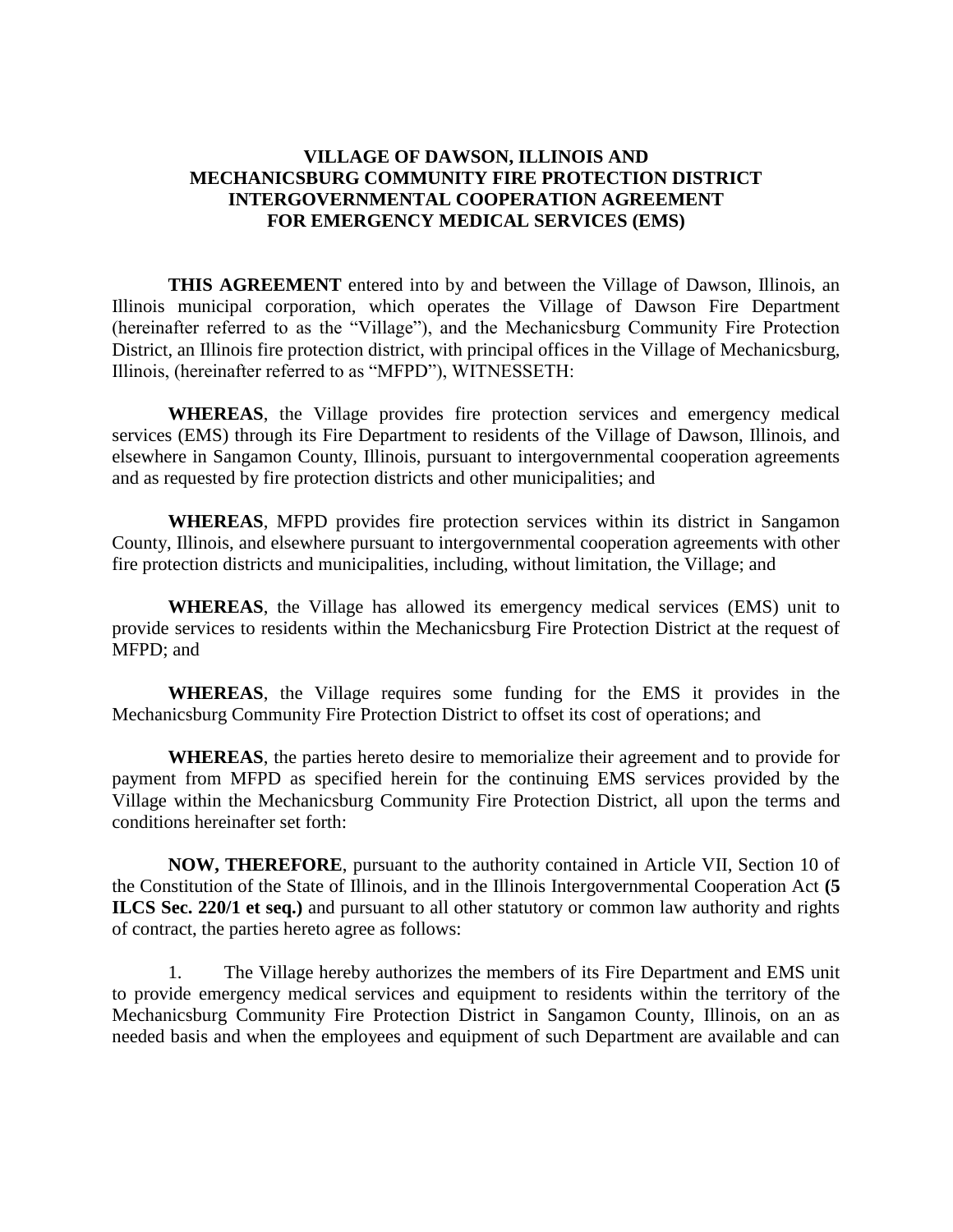reasonably respond to the request for emergency medical services to each residents, recognizing that the Village EMS unit has primary responsibility to provide services to the residents of the Village.

2. The Village authorizes the representatives and members of its EMS unit to provide basic life support (BLS) services as the same are defined under the Emergency Medical Services (EMS) Systems Act **(210 ILCS Sec. 50/1 et seq.)** for residents within the territory of the Mechanicsburg Community Fire Protection District upon request and as can be reasonably provided by the Village.

3. The Village agrees to provide MFPD with the following equipment for use by properly trained and qualified personnel and volunteers of MFPD to provide EMS within the Mechanicsburg Community Fire Protection District:

- a. Automatic External Defibrillator
- b. Pacific Emergency Products Trauma Bag (as currently used by the Dawson Fire Department)
- c. One (1) Ferno 2001 orange back board

4. **Duration of Contract.** This Contract shall be in full force and effect from and after its effective date and continue for a period of **three (3) years** unless and until such time as either party provides the other with **thirty (30) days** advanced notice of termination of this Agreement. MFPD shall have the option to renew this Contract for an additional **two (2) years** at the end of the primary term upon giving the Village **thirty (30) days** advance written notice before the expiration of the primary terms.

5. **Annual Fee.** MFPD agrees to pay to the Village on **September 1, 1999**, and on the same day of each year thereafter during the term of this Agreement, a non-refundable fee in the amount of **Two Thousand Five Hundred Dollars (\$2,500.00)** as and for its contribution towards the costs of providing EMS to citizens within the territory of the Mechanicsburg Community Fire Protection District.

6. **Indemnification.** MFPD agrees to indemnify, save and hold harmless the Village of and from any claims, demands, losses, damages, costs and liabilities of whatsoever kind and character, which may arise as a result of the performance of services by the Village EMS unit personnel and volunteers, given in good faith and upon request of representation of the Mechanicsburg Community Fire Protection District for residents within such district, which indemnification includes, without limiting the generality of the foregoing, legal fees, court costs, witness and expert witness fees and case costs incurred by the Village in defense of any action brought as a result of any of its EMS unit services for any residents within the Mechanicsburg Community Fire Protection District, whether such action is meritorious or not, and regardless of the outcome of such action.